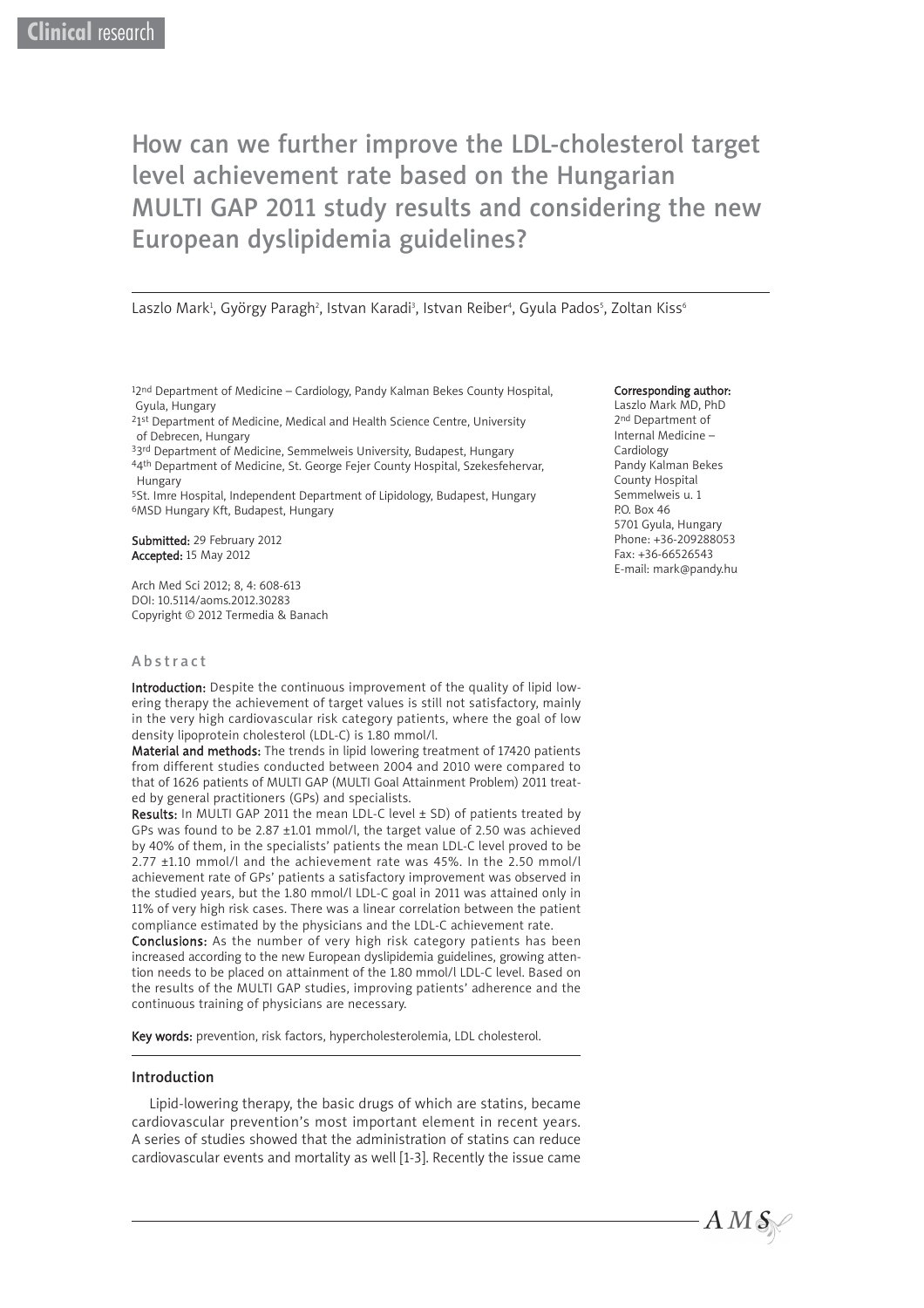up that this group of medicines could increase the occurrence of new onset diabetes; however, the benefit of statin application is not comparable to the harm of this possible side effect, especially in patients with known vascular disease [4-6].

The goal of lipid-lowering therapy is always to reduce the frequency of cardiovascular events. However, within this there is a well-defined surrogate endpoint of stopping the progression or causing the regression of atherosclerosis that is considered the cause the clinical events. A series of studies has proved that lowering the LDL-C level by 50% could result in regression of atherosclerotic plaques [7-9]. All this makes understandable the fact that in the new European dyslipidemia guidelines the number of diseases belonging to the very high risk category has been enlarged [10]. If vascular stenosis is detected, an effort should be made to stop the process and start its regression, aiming to reach the 1.80 mmol/l target level and exceed the 50% reduction of LDL-cholesterol level.

Most of the previous studies demonstrated that the attainment rate of the 2.50 mmol/l LDL-C level is insufficient. How can we reach this target when most of our patients should achieve the 1.80 mmol/l LDL-C level already? What conclusions can be drawn from the survey conducted since 2004 and the MULTI GAP 2011 results in order to treat our patients more effectively? Although this survey was conducted in Hungary, the comparison made with the earlier international studies showed that the problems are similar in all European countries [11-16]; therefore we believe that the lessons learned from this investigation may be valid for other countries as well.

### Material and methods

The trends in lipid lowering treatment were studied using the data of 17 420 patients in total from different surveys (CEL Program 2004 and 2005, KONSZENZUS-CEL Program 2006, REALITY 2004 and 2007 studies, MULTI GAP 2008, 2009 and 2010) performed on high cardiovascular risk patients of GPs and specialists in Hungary [17, 18].

In the MULTI-GAP 2011 study we analyzed data and treatment strategies of 1626 patients from 149 randomly selected specialists (73 specialists of internal medicine, 40 cardiologists, 16 diabetologists, 20 neurologists) and 53 GPs (approximately 10 patients per physician were enrolled) using a structured questionnaire in August and September 2011.

The patients gave their consent to participation; the study was conducted in accordance with the Declaration of Helsinki and ICH-GCP (International Conference on Harmonisation – Good Clinical Practice).

The MULTI GAP 2011 patients involved 383 cases of unstable angina, 560 cases of previous myocardial infarction, 283 with known peripheral artery disease (PAD) or vascular operation due to PAD, 481 with stroke and 279 with transitory ischemic attack; 766 patients were diabetic and 1430 had hypertension. The existence and extent of smoking, as well as the sex, age, body mass index and waist circumference were recorded.

The physicians also estimated patients' compliance based on frequency of statin prescription and questioning the patient.

All patients belonged at least to the high cardiovascular risk category according to the 4th Hungarian Cardiovascular Consensus Conference recommendations [19], and they had LDL-C targets at least of  $\leq$  2.50 mmol/l. Stratifying the patients according the new dyslipidemia guidelines of the ESC/EAS (European Society of Cardiology and European Atherosclerosis Society), 83% of them belonged to the very high risk category with an LDL-C target value of 1.80 mmol/l [10].

# Statistical analysis

In the case of categorical variables we used frequencies of valid cases. In the case of continuous variables means and medians are presented. Significance tests were performed by  $\chi^2$  for categorical, by ANOVA for continuous variables (with Fisher's least significant difference [LSD] test method for multiple comparisons). Asymmetric 2-sided scores were considered. Values of *p* (two-tailed) < 0.05 were accepted as significant. All statistical analyses were performed by SPSS.

# Results

In the MULTI GAP 2011 study 1626 patients participated, 683 women and 943 men; their mean age was 66.0 ±10 years, body mass index 29.0 ±10 kg/m2, eGFR 61  $\pm$ 13 ml/min/1.73 m<sup>2</sup>, 28% of the patients were smokers (among the smokers 28% smoked 10 or less cigarettes/day, 48% between 10 and 20, and 24% 20 or more) (Table I).

The mean LDL-C level  $(\pm$  SD) of the total population was 2.82 ±1.0 mmol/l, the attainment rate of 2.50 mmol/l was 43.3%. The mean LDL-C values of GPs' and specialists' patients were 2.87 ±1.00 mmol/l and 2.77 ±1.10 mmol/l, respectively (Table I). Figure 1 presents changes in LDL-C level between 2004 and 2011; it shows a decrease of almost 1.0 mmol/l for patients treated by GPs. In Figure 2 the rate of GPs' patients achieving the 2.50 mmol/l LDL-C target value is presented; this was 40% in 2011, while that of specialists' patients proved to be 45% ( $p = 0.137$ ). The change in goal achievement rate of GPs between 2010 and 2011 proved to be statistically significant ( $p = 0.035$ ), while that of specialists (39% in 2010 [18] and 45% in 2011) was not significant ( $p = 0.064$ ).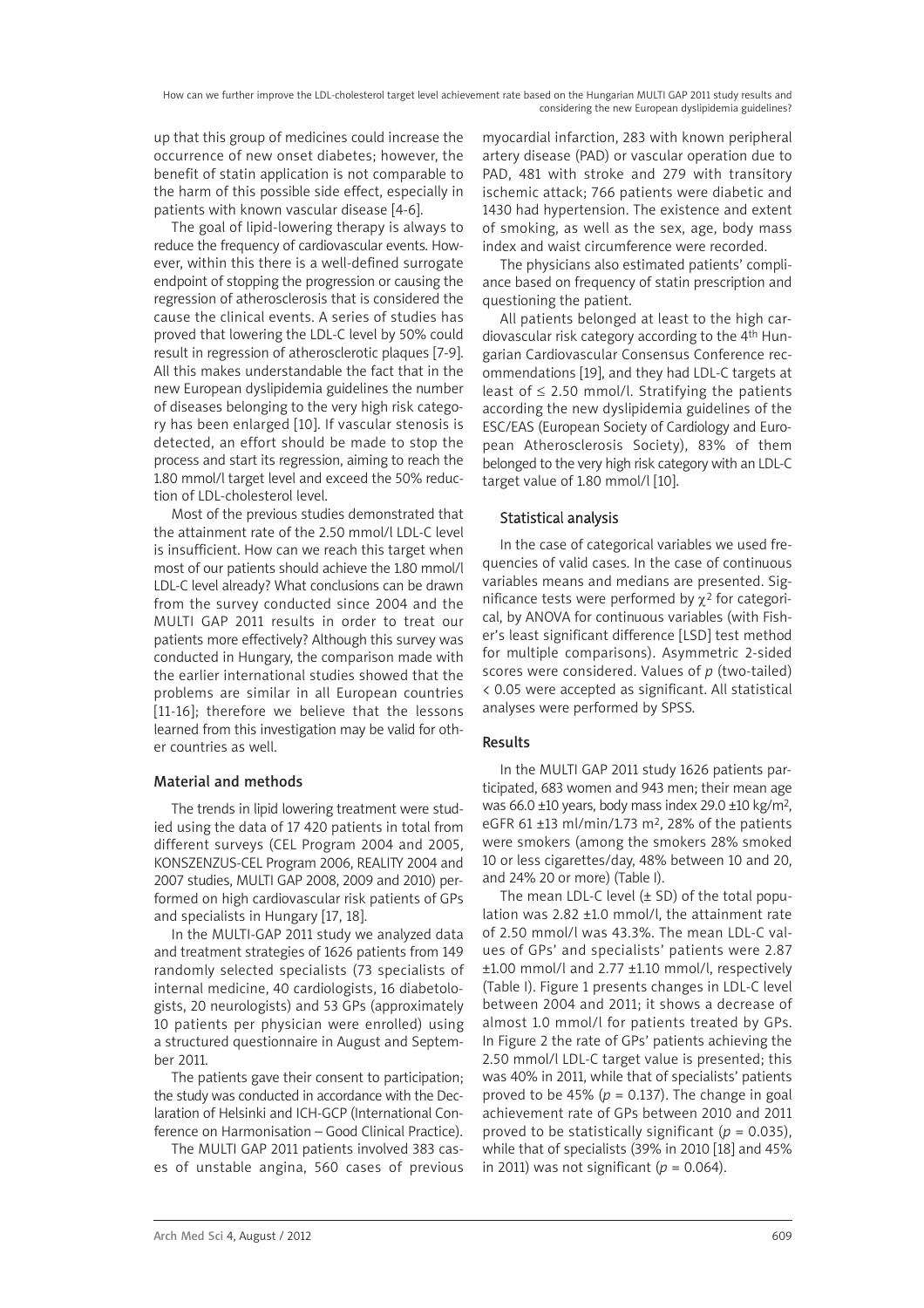Laszlo Mark, György Paragh, Istvan Karadi, Istvan Reiber, Gyula Pados, Zoltan Kiss

Table I. Characteristics and mean lipid values of the patients of GPs and specialists in the Hungarian MULTI GAP 2011 study

| Physician                                                                                                                                    | Patient<br>number<br>(n)                                      | Total<br>cholesterol<br>[mmol/l]<br>$Mean \pm SD$ | LDL<br>cholesterol<br>[mmol/l]<br>$Mean \pm SD$                           | <b>HDL</b><br>cholesterol<br>[mmol/l]<br>$Mean \pm SD$ | Triglyceride<br>[mmol/l]<br>$Mean \pm SD$ |  |  |
|----------------------------------------------------------------------------------------------------------------------------------------------|---------------------------------------------------------------|---------------------------------------------------|---------------------------------------------------------------------------|--------------------------------------------------------|-------------------------------------------|--|--|
| GPs                                                                                                                                          | 474                                                           | $5.12 + 1.30$                                     | $2.87 + 1.01$                                                             | $1.26 \pm 0.34$                                        | $1.99 + 1.67$                             |  |  |
| Specialists                                                                                                                                  | 1152                                                          | $4.97 + 1.25$                                     | $2.77 \pm 1.10$                                                           | $1.29 \pm 0.43$                                        | $2.05 + 1.23$                             |  |  |
| Gender                                                                                                                                       |                                                               | 943 males/683 females                             |                                                                           |                                                        |                                           |  |  |
| Age [years]                                                                                                                                  |                                                               |                                                   | $66 + 10$                                                                 |                                                        |                                           |  |  |
| BMI (body mass index)                                                                                                                        |                                                               |                                                   |                                                                           | 29.0 ±10 kg/m <sup>2</sup>                             |                                           |  |  |
|                                                                                                                                              | Waist circumference: Males > 102 cm<br>Females $> 88$ cm      |                                                   | 39%<br>71%                                                                |                                                        |                                           |  |  |
| $61 + 13$ ml/min/1.73 m <sup>2</sup><br>eGFR                                                                                                 |                                                               |                                                   |                                                                           |                                                        |                                           |  |  |
| Smokers                                                                                                                                      |                                                               |                                                   | 27%                                                                       |                                                        |                                           |  |  |
| Unstable angina                                                                                                                              |                                                               |                                                   | 383 (23%)                                                                 |                                                        |                                           |  |  |
| Previous myocardial infarction                                                                                                               |                                                               |                                                   | 560 (34%)                                                                 |                                                        |                                           |  |  |
| Known peripheral artery disease:<br>• (PAD) or vascular operation due to PAD<br>• Transitory ischemic attack<br>· Diabetes<br>• Hypertension |                                                               |                                                   | 283 (17%)<br>279 (17%)<br>766 (46%)<br>1430 (88%)                         |                                                        |                                           |  |  |
| · Simvastatin<br>• Atorvastatin<br>• Rosuvastatin<br>• Fluvastatin<br>• Ezetimibe<br>• Fibrates                                              | Lipid lowering therapy (statin, patients' %,/mean daily dose) |                                                   | 18%/29 mg<br>46%/32 mg<br>29%/20 mg<br>3%/72 mg<br>16%/10 mg<br>7%/201 mg |                                                        |                                           |  |  |



Figure 1. Change in mean LDL-cholesterol levels of high cardiovascular risk patients treated by GPs and specialists, over the years

Among specialists the plan of the physician regarding the treatment of patients whose LDL-cholesterol level was not on goal was evaluated. In 68% of the cases the physician did not go further, and the patients were left undertreated. In 32% of the patients with LDL level over 2.50 mmol/l the following plans were declared for the change of current treatment: in 34% doubling the dose of statin, in 43% switching to a stronger statin and in 21% introduction of combination therapy (in 2% of cases the plan for therapy modification was not properly declared).

Figure 3 shows the distribution of LDL-C values in the GPs' patients of the MULTI GAP 2011 study. The achievement rate of 2.50 mmol/l LDL-C was 40%, but that of 1.80 mmol/l was only 11%.

The 2011 MULTI GAP study also evaluated the patients' compliance with the lipid-lowering medical treatment. This was estimated by the physician based on questioning the patient and the frequency of drug prescriptions. The result was given in percentage. Five groups were formed based on compliance: 60% or below, 61-70%, 71-80%, 81-90% and over 90% of patients were considered cooperative in each group, respectively. The 2.50 mmol/l LDL-C target achievement rate was 20%, 25%, 28%, 36% and 42%, respectively (Figure 4).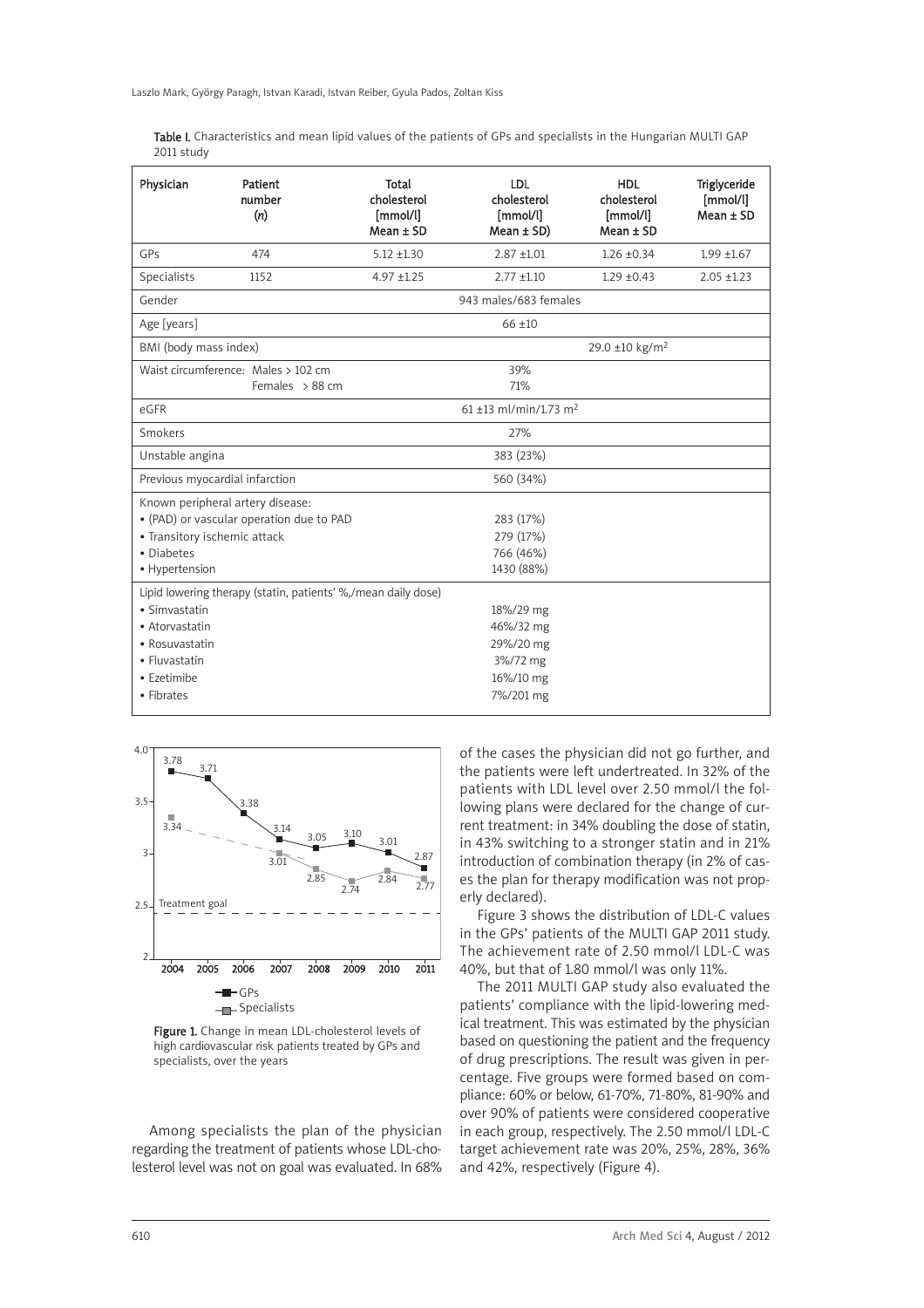How can we further improve the LDL-cholesterol target level achievement rate based on the Hungarian MULTI GAP 2011 study results and considering the new European dyslipidemia guidelines?

### Discussion

The clinical benefit of lipid-lowering therapy is indisputable and has increasing importance in cardiovascular prevention. According to the new dyslipidemia guidelines of the ESC/EAS 1.80 mmol/l LDL-cholesterol is recommended for more patients than before [10]. This means that more effort should be made, since even the achievement rate of the 2.50 mmol/l level could not meet our satisfaction. The medication possibilities are limited (statins and ezetimibe) and in the next few years introduction of a new ground-breaking LDL cholesterol-lowering agent is not expected. Also a few more years must elapse until the promising PCSK9 inhibitor therapy [20] comes into practice. The improvement of lipid parameters beyond LDL-C can happen more frequently with the administration of niacin and fibrates. Also the introduction of CETP inhibitors may occur. These may decrease LDL-C levels as well, but substantial improvement can be expected only from a more effective use of the statin + ezetimibe combination [21].

We have been analyzing the changes in lipid leyels and the achievement of the targets in Hungary  $\sqrt{\frac{1}{N}}$ since 2004 [17, 18]. After the significant fall of lipid 6 levels experienced in the early years, recently stag- $\frac{4}{\pi}$ nation has been observed. We could not be satisfied with attainment of the 2.50 mmol/l LDL-C level either, and regarding the significantly increased and probably further increasing demands to reach the level of 1.80 mmol/l, we have to look for additional ways to improve.

The Hungarian CORVUS (COntrolled TaRgets for High Vascular Risk Patients Using Effective Statins) study investigated the effect of switching to rosuvastatin on the success of lipid lowering therapy in 1385 high risk patients. In this 3-month, multicenter, prospective, observational, non-interventional, open-label study during the treatment period the level of total cholesterol decreased by 25.2% and LDL cholesterol by 35.0%; at the end of the study the rate of achieving the 2.50 mmol/l LDL-C target level was 58%. One thousand and seventy-seven out of 1385 patients belonged to the very high risk category, and in this group of patients the 1.80 mmol/L LDL-C achievement rate proved to be only 19% [22, 23]. This result suggests that statin monotherapy, even in the case of the most potent rosuvastatin, in the majority of very high risk patients is ineffective and the administration of ezetimibe is inevitable.

In the MULTI GAP 2010 study, comparing statin monotherapy vs. combination therapy, a 19% difference was shown in the 2.50 mmol/l LDL-cholesterol achievement rate in favour of the latter, i.e. ezetimibe administration [18].

A further tool of achieving better lipid lowering results could be the improvement of therapeutic



Figure 2. Changes in the ratio of patients reaching the target 2.50 mmol/l of LDL-cholesterol level treated by GPs between 2004 and 2011



Figure 3. The distribution of LDL-C values in the patients of GPs in the MULTI GAP 2011 study



Figure 4. The relationship between the attainment of 2.50 mmol/l LDL-cholesterol level and the patients' compliance in the MULTI GAP 2011 study

cooperation of the patients. A series of studies has proven a linear correlation between patients' adherence to lipid lowering therapy and long-term survival or rate of clinical events [24-26]. In our 2010 study there was a 17% difference in target level attainment rate between the good and bad com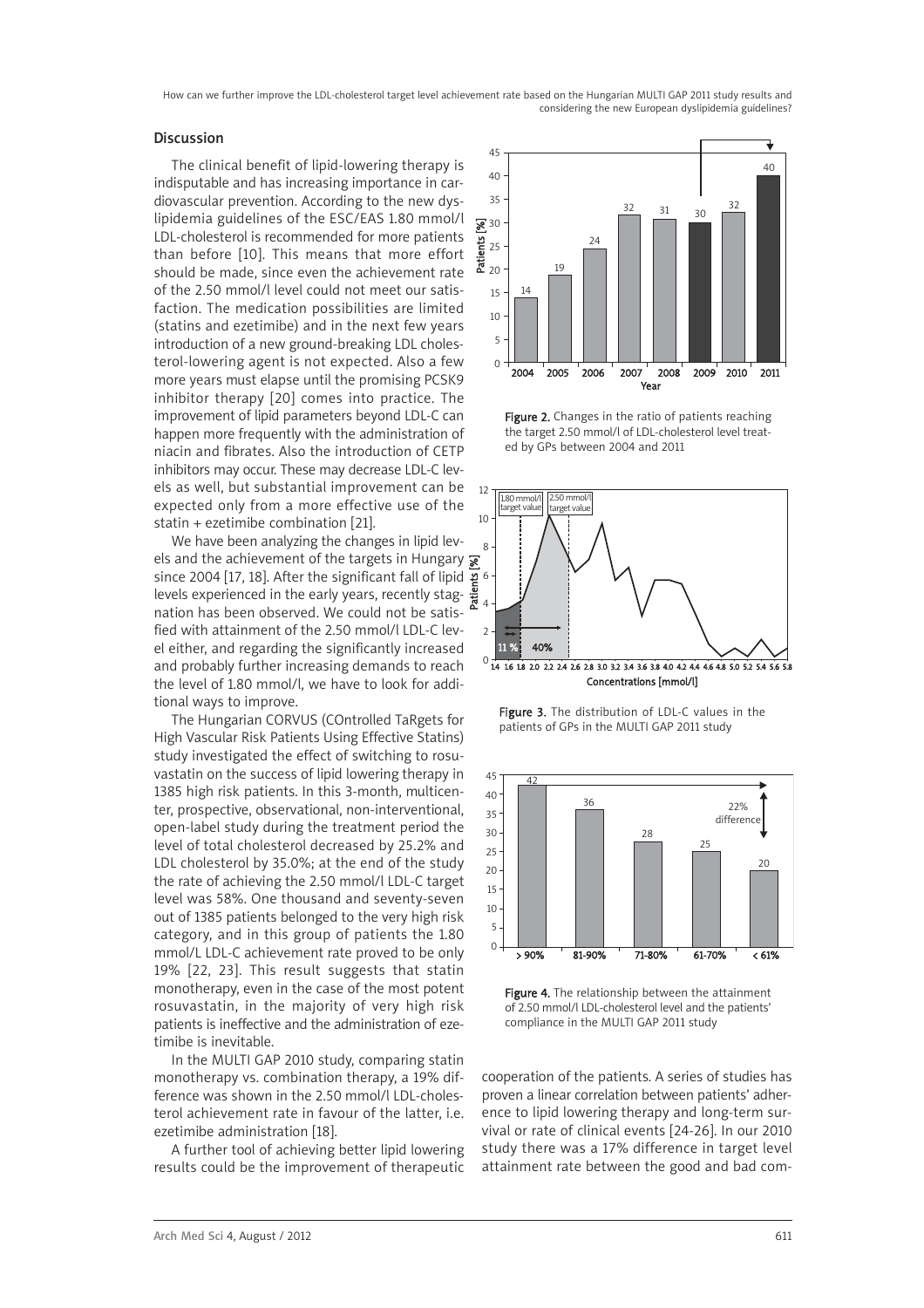Laszlo Mark, György Paragh, Istvan Karadi, Istvan Reiber, Gyula Pados, Zoltan Kiss

| LDL-C<br>level [mmol/]<br>on statin<br>therapy at the<br>beginning | % Reduction<br>needed | Practical approach<br>to reach target<br>1.80 mmol/l LDL-C<br>in very high risk<br>patients                                   | LDL-C<br>level [mmol/]<br>on statin<br>therapy at the<br>beginning | % Reduction<br>needed | Practical approach<br>to reach target<br>2.50 mmol/l LDL-C<br>high risk<br>patients                                                                                |
|--------------------------------------------------------------------|-----------------------|-------------------------------------------------------------------------------------------------------------------------------|--------------------------------------------------------------------|-----------------------|--------------------------------------------------------------------------------------------------------------------------------------------------------------------|
| 2.0                                                                | 10%                   | Double the statin dose<br>Switch to a more<br>potent statin                                                                   | 2.0                                                                |                       | No therapy modification                                                                                                                                            |
| 2.2                                                                | 18%                   |                                                                                                                               | 2.2                                                                |                       | needed, regular check<br>of LDL-C level                                                                                                                            |
| 2.4                                                                | 25%                   |                                                                                                                               | 2.4                                                                |                       |                                                                                                                                                                    |
| 2.6                                                                | 31%                   | Consideration of<br>combination therapy<br>according to the guide-<br>lines (ezetimibe/fibrate/<br>nicotinic acid and statin) | 2.6                                                                | 4%                    | Double the statin dose                                                                                                                                             |
| 2.8                                                                | 36%                   |                                                                                                                               | 2.8                                                                | 11%                   | Switch to a more<br>potent statin<br>Consideration of<br>combination therapy<br>according to the<br>guidelines<br>(ezetimibe/fibrate/nicotinic<br>acid and statin) |
| 3.0                                                                | 40%                   |                                                                                                                               | 3.0                                                                | 17%                   |                                                                                                                                                                    |
| 3.2                                                                | 44%                   |                                                                                                                               | 3.2                                                                | 22%                   |                                                                                                                                                                    |
| 3.4                                                                | 47%                   |                                                                                                                               | 3.4                                                                | 26%                   |                                                                                                                                                                    |
| 3.6                                                                | 50%                   |                                                                                                                               | 3.6                                                                | 31%                   |                                                                                                                                                                    |
| 3.8                                                                | 53%                   |                                                                                                                               | 3.8                                                                | 34%                   |                                                                                                                                                                    |
| 4.0                                                                | 55%                   |                                                                                                                               | 4.0                                                                | 38%                   |                                                                                                                                                                    |
| > 4.2                                                              | 57%                   |                                                                                                                               | > 4.2                                                              | 40%                   |                                                                                                                                                                    |

Table II. Practical guide to reach the 1.80 and 2.50 LDL-cholesterol levels as a function of the starting level

pliance group [18]. The MULTI GAP 2011 study proved again the linear correlation between the patients' cooperation in drug taking and achievement of the LDL-C target value (Figure 4); there was not a statistically significant difference compared with the results of 2010.

The patients' willingness to cooperate is crucial. In a recent study, according to the database of the Hungarian National Health Insurance Fund, the dispensation rate of prescribed statins in patients' newly placed on statin therapy was analyzed and it showed that in the second and third months of the treatment about half of the patients did not go to the pharmacy for the prescribed drugs and a year later this proportion became only 26.3% [27]. The most obvious possibility for improvement is that at every drug prescription the patient's attention should be drawn to the long-term commitment as the treatment needs appropriate cooperation in order to maximize the benefits and reduce the frequency of clinical events.

In the MULTI GAP 2010 study the physicians receiving special education and access to software which called attention to the patients' weaknesses in achieving their lipid goals had 10-11% better results in reaching the 2.5 mmol/l LDL-C target level than doctors without the special education [18]. This supports the ideas of further education and use of computer software application which facilitates their work while both enhance target achievement rates. According to the MULTI GAP 2011 survey 68% of the physicians do not modify the therapy when the patients' lipid results do not meet the targets. This high number confirms the fact that the continuing education of physicians is essential. For this Table II may serve as guidance showing which therapeutic options (dose doubling, switching to a stronger statin or combination with ezetimibe) to choose depending on the appropriate target value (2.50 mmol/lor 1.80 mmol/l) and the current LDL-C level. Experience shows that physicians need and are willing to receive help from such materials.

In conclusion, we can summarize that target level achievements indicating the quality of treatment in lipid-lowering therapy have significantly improved in recent years; however, the momentum of improvement came to a halt. To achieve further improvements possibilities are available both at the patients' and doctors' sides. On one side, continuous monitoring of patients' co-operation is needed to improve their adherence. The physician should inform the patient that the lipid-lowering therapy is a lifelong activity which, if successful, could stop the process of atherosclerosis and regression can be achieved. On the other side, at every doctorpatient meeting the importance of management should be emphasized and after each laboratory control the previous treatment should be reviewed. This belongs to the improvement of medical activity. The key to improving the quality of lipid-lowering is based on the doctor's knowledge and his/her attitude to the lipid-lowering therapy and these can be assisted by MULTI GAP or other similar surveys.

### Acknowledgments

The various studies analyzed in this paper were conducted by Dendrite Ltd, Hungary. All authors had full access to all the data in the study, take